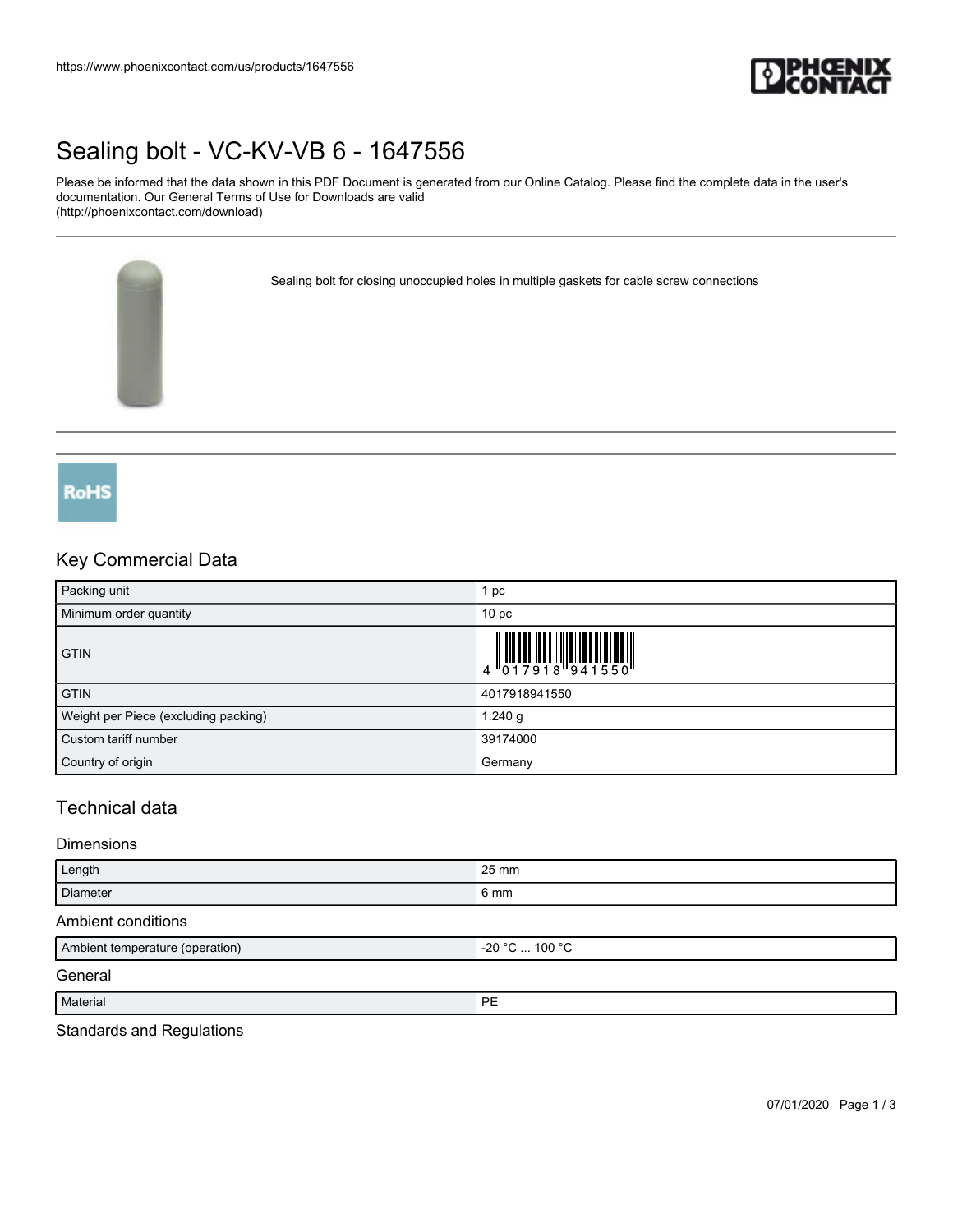

# [Sealing bolt - VC-KV-VB 6 - 1647556](https://www.phoenixcontact.com/us/products/1647556)

# Technical data

### Standards and Regulations

| Safety note                 | WARNING: The connectors may not be plugged in or disconnected under<br>load. Ignoring the warning or improper use may damage persons and/or<br>property.                                                                                                                                                                                                                                                                                          |
|-----------------------------|---------------------------------------------------------------------------------------------------------------------------------------------------------------------------------------------------------------------------------------------------------------------------------------------------------------------------------------------------------------------------------------------------------------------------------------------------|
|                             | • WARNING: Commission properly functioning products only. The products<br>must be regularly inspected for damage. Decommission defective products<br>immediately. Replace damaged products. Repairs are not possible.                                                                                                                                                                                                                             |
|                             | • WARNING: Only electrically qualified personnel may install and operate<br>the product. They must observe the following safety notes. The qualified<br>personnel must be familiar with the basics of electrical engineering. They<br>must be able to recognize and prevent danger. The relevant symbol on the<br>packaging indicates that only personnel familiar with electrical engineering<br>are allowed to install and operate the product. |
|                             | • The products are suitable for applications in plant, controller, and<br>electrical device engineering.                                                                                                                                                                                                                                                                                                                                          |
|                             | • When operating the connectors in outdoor applications, they must be<br>separately protected against environmental influences.                                                                                                                                                                                                                                                                                                                   |
|                             | . Assembled products may not be manipulated or improperly opened.                                                                                                                                                                                                                                                                                                                                                                                 |
|                             | • Only use mating connectors that are specified in the technical data of the<br>standards listed (e.g. the ones listed in the product accessories online at<br>phoenixcontact.com/products).                                                                                                                                                                                                                                                      |
|                             | • When using the product in direct connection with third-party<br>manufacturers, the user is responsible.                                                                                                                                                                                                                                                                                                                                         |
|                             | • For operating voltages > 50 V AC, conductive connector housings must<br>be grounded                                                                                                                                                                                                                                                                                                                                                             |
|                             | • Ensure that the protective or functional ground has been properly<br>connected.                                                                                                                                                                                                                                                                                                                                                                 |
|                             | • VDE 0100/1.97 § 411.1.3.2 and DIN EN 60 204/11.98 § 14.1.3 are<br>applicable when combining several circuits in a cable and/or connector                                                                                                                                                                                                                                                                                                        |
|                             | . Observe the corresponding technical data. You will find information:<br>o On the product<br>o On the packing label<br>o In the supplied documentation<br>o Online at phoenixcontact.com/products under the product                                                                                                                                                                                                                              |
|                             | • Only use tools recommended by Phoenix Contact                                                                                                                                                                                                                                                                                                                                                                                                   |
|                             | • The installation notes/Design In documents online on the download page<br>at phoenixcontact.com/products must be observed for this product.                                                                                                                                                                                                                                                                                                     |
|                             | • Use a protective cap to protect connectors that are not in use. The<br>suitable accessories are available online in the accessory section of the<br>product at phoenixcontact.com/products                                                                                                                                                                                                                                                      |
|                             | • Operate the connector only when it is fully plugged in.                                                                                                                                                                                                                                                                                                                                                                                         |
|                             | • Ensure that when laying the cable, the tensile load on the connectors<br>does not exceed the upper limit specified in the standards.                                                                                                                                                                                                                                                                                                            |
|                             | • Observe the minimum bending radius of the cable. Lay the cable without<br>twisting it.                                                                                                                                                                                                                                                                                                                                                          |
| فالمتحدث والمستحدث والملحوم |                                                                                                                                                                                                                                                                                                                                                                                                                                                   |

Environmental Product Compliance

| $\overline{\phantom{0}}$<br>$\overline{1}$<br>$\sim$<br>China<br>NoH∵ ا<br>________ | UP.<br>nvironmentaliv<br>unlimited<br>ndlv<br>use<br>erioc<br>-шь<br>-<br>$\mathbf{H}$<br>_____ |
|-------------------------------------------------------------------------------------|-------------------------------------------------------------------------------------------------|
|                                                                                     | $-10110$<br>--                                                                                  |